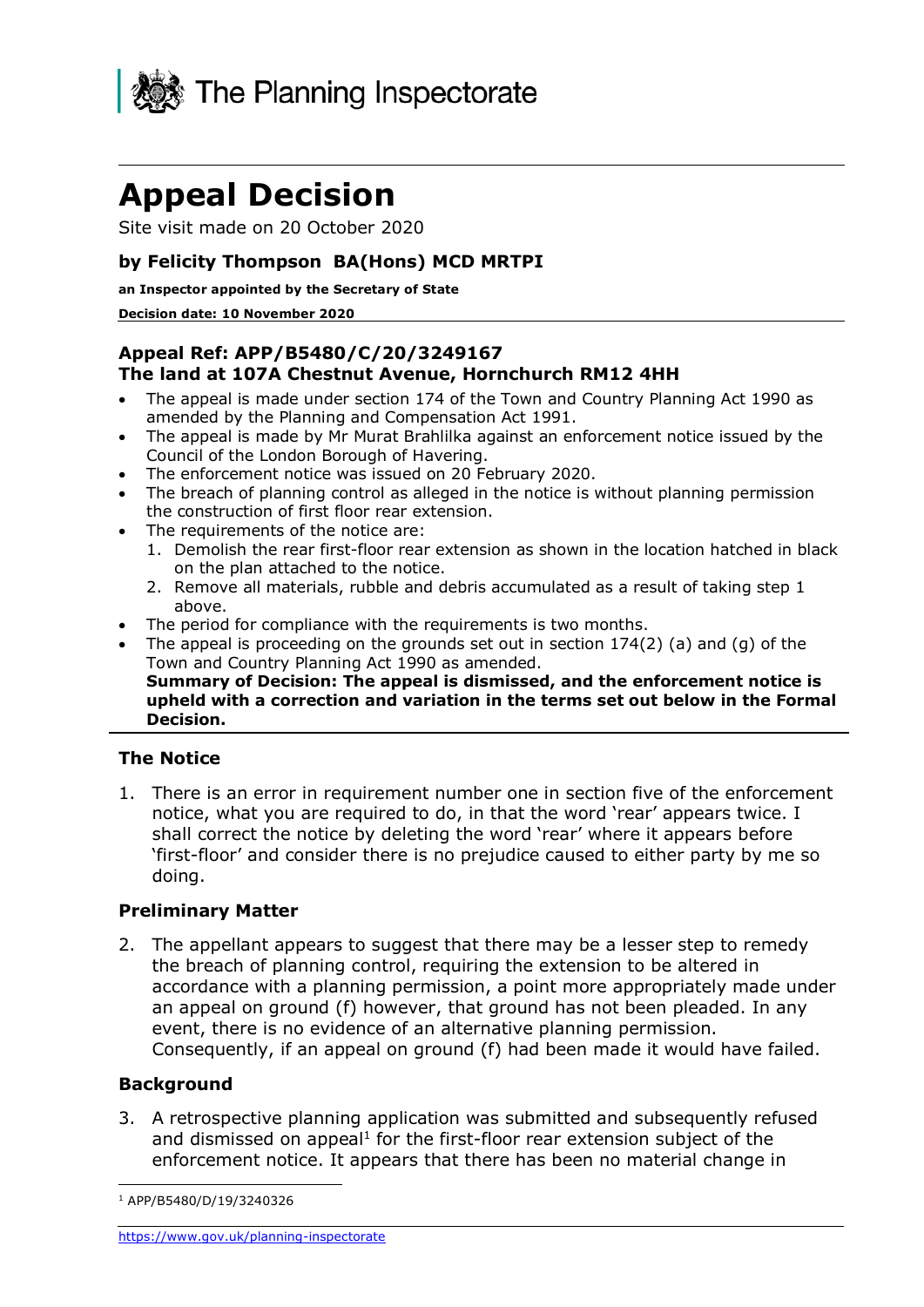circumstances since the previous Inspector's decision and consequently, it is against this background that I have considered this appeal.

# **The appeal on ground (a) and the deemed planning application**

- 4. The main issue is the effect of the extension on the living conditions of the occupants of 107 Chestnut Avenue with particular regard to outlook and daylight matters.
- 5. Havering Residential Extensions and Alterations Supplementary Planning Document September 2011 (SPD) advises that two storey rear projections on terraced properties are rarely acceptable because they inevitably affect should be set in from the common boundary by two metres and project no adjoining properties, unless jointly built. It is stated that two storey extensions more than three metres.
- 6. There are two first floor windows in the rear elevation of the neighbouring No.107, that closest to the extension appears to serve a bathroom. Whilst the extension projects from the rear elevation by only a little over three metres, as a result of its siting on the boundary with No.107 and its height, the extension will have an unacceptable overbearing impact on the outlook from those first floor windows and, in the absence of evidence to suggest otherwise, result in loss of daylight to the neighbouring bathroom window.
- 7. Additionally, as the previous Inspector found, due to the bulk of the extension and its location on the shared boundary, it appears as an unduly tall and imposing structure which has an overbearing impact upon the outlook from the garden at No.107.
- 8. The lack of objections is a neutral matter which cannot outweigh the identified harm.
- 9. Overall, I conclude that the extension causes unacceptable harm to the living conditions of the occupants of 107 Chestnut Avenue in respect of outlook and daylight matters. This is contrary to Policy DC61 of the Havering Core Strategy and Development Control Policies Development Plan Document (2008) which seeks amongst other things to ensure that development does not result in unacceptable loss of daylight. It also conflicts with the National Planning Policy Framework which seeks a high standard of amenity for existing and future users of buildings.
- 10. For the above reasons, I conclude that the appeal on ground (a) should not succeed.

# **The appeal on ground (g)**

- 11. The appeal on ground (g) is that the period for compliance with the notice falls short of what is reasonable. The appellant stated that the period of two months is too short, and a period of 12 months is appropriate.
- 12. Where an appeal is made against an enforcement notice, regardless of the grounds, the appeal 'stops the clock' and the period for compliance does not start until the date of the appeal decision. If the appeal proceeds on ground (g) and other grounds, the appellant is entitled to assume success in the other grounds, and so it is necessary to start from the date of the appeal decision when considering what the 'reasonable' period for compliance would be.